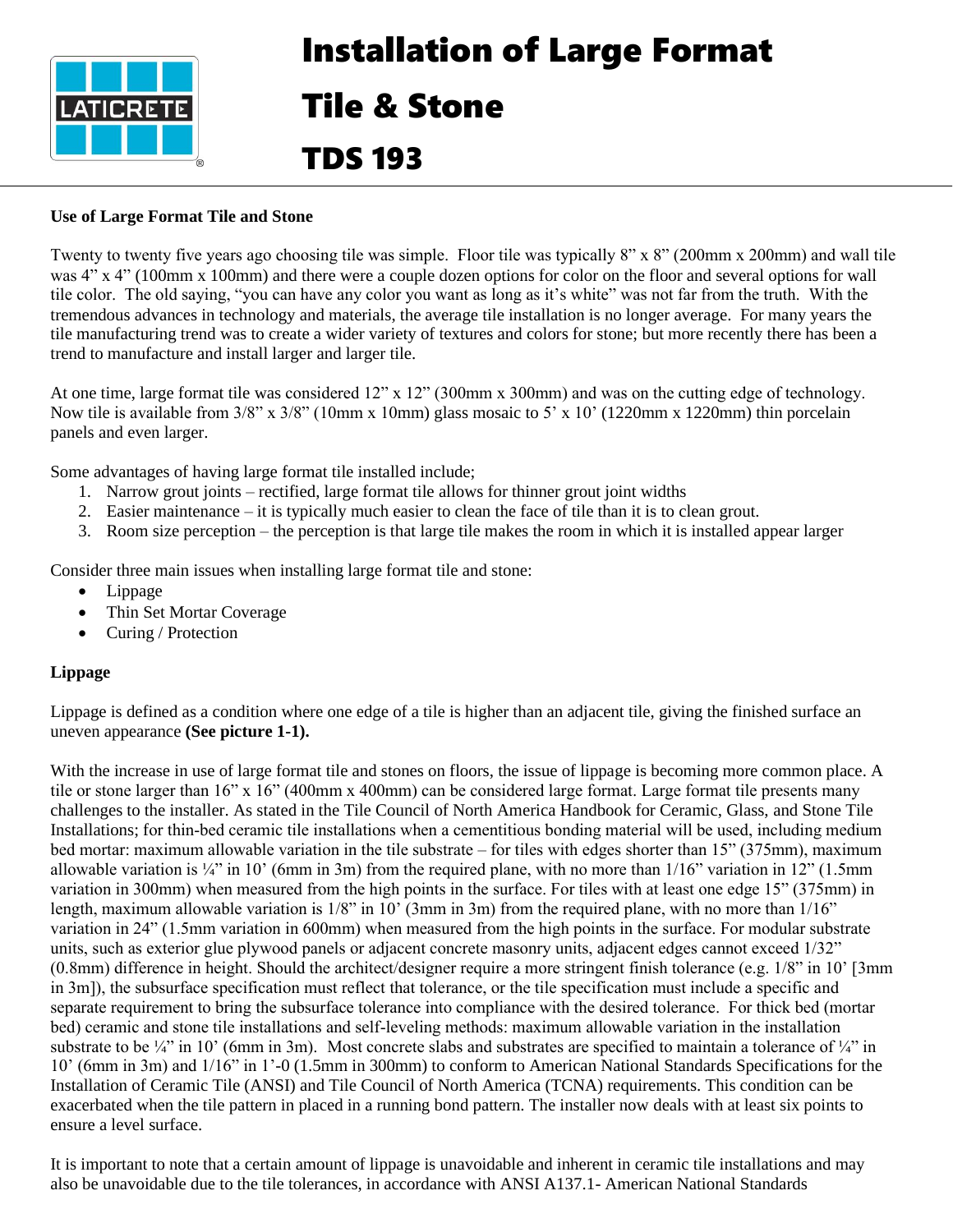Specifications for Ceramic Tile. The TCNA (page 34) and ANSI (page 26 – section A108.02 4.3.7) manuals provide information on what the appropriate tolerance levels should be. This discussion deals with the issue of excessive lippage.



**Picture 1-1 – Large format tile highlight imperfections in the substrate.** 

Since the tile and stone facial dimension is much larger, the facial dimension tolerance will also increase. This can present problems when attempting to maintain tight joints. The joint width can be only as tight as the actual facial dimension range of the tile. In many cases, even rectified tiles (tiles that are calibrated to a tighter tolerance) will require a grout joint to be at least 3/16" (4.5mm) in width depending on the size. Non-rectified tiles may necessitate a wider minimum grout joint width.

The ceramic tile industry is currently discussing ways in which to address this important issue. ANSI A137.1 – American National Standard Specifications for Ceramic Tile is being revised to reflect the advancement in tile sizes and technology. In addition, some new language is being batted around and may be included in the next revision of the ANSI Manual Specifications for the Installation of Ceramic Tile. The change may read something to the effect of; 'To accommodate the range in facial dimensions of the tile supplied for a specific project, the actual grout joint size may, of necessity, vary from the grout joint size specified. The actual grout joint size shall be at least 3 times the actual range of facial dimensions of the tile supplied. Example: for tile having a total variation of 1/16" in facial dimensions, a minimum 3/16" (4.5mm) grout joint shall be used. Nominal centerline of all joints shall be straight and of even width, with due allowances for hand molded or rustic tiles. In no circumstance shall the grout joint be less than 1/16" (1.5mm).'

For more information on lippage and grout joint width, please refer to **TDS 164** "Lippage – Causes and Prevention".

#### **Adhesive Mortar Coverage**

Complete bedding of the tile with the appropriate adhesive mortar is another area that requires attention. Lack of thin set mortar coverage can lead to cracked tile and grout and loss of bond to the tiles. Use the appropriate sized notch trowels (see picture 1.2) for troweling technique) and tap or twist the tiles in place to properly bed the tiles. Large format tiles can be back buttered with additional thin set mortar to ensure that the appropriate coverage is achieved. Notice the lack of coverage in picture 1.3. To correct these errors, carefully remove the grout around the perimeter of the loose tiles and any hardened thin set mortar, so as to not disturb any tiles that are still well bonded and then replace using the appropriate troweling technique.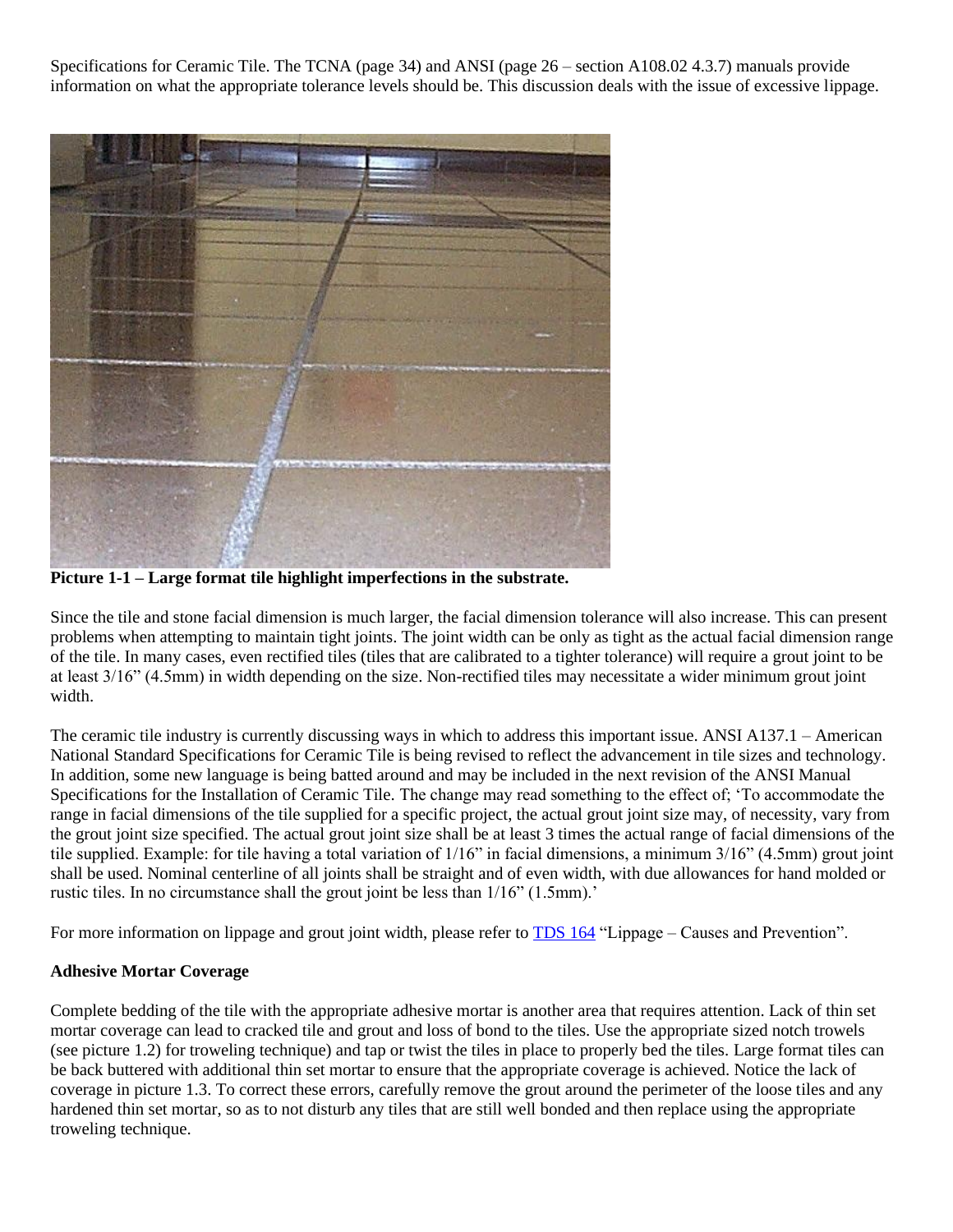

**Picture 1.2 - ¾" (18mm) loop notch trowel with a medium bed mortar used for large format tiles or stones. Trowel thin set mortar in one direction holding trowel at a 45º angle. Notice the full ribbons of mortar that left behind.** 



**Picture 1.3 - Insufficient thin set mortar coverage. Removal of a tile reveals many voids that are present in the hardened thin set mortar. Trowel ribbons are inconsistent which will also lead to poor coverage and mortar transfer to the backs of the tiles.** 

Size of the tile will also determine exactly what tools are required to properly bed the tile. The simple logic is that the larger the tile, the larger the notch trowel size must be. A  $\frac{1}{4}$ " x  $\frac{1}{4}$ " (6mm x 6mm) square notch trowel might be fine for a 4  $1/4$ " x 4  $1/4$ " (108mm x 108mm) tile; it will not be suitable for installation of 20" x 20" (500mm x 500mm) tile. It is important that this be understood, and that the installer pulls tiles up after they are installed to make sure that the desired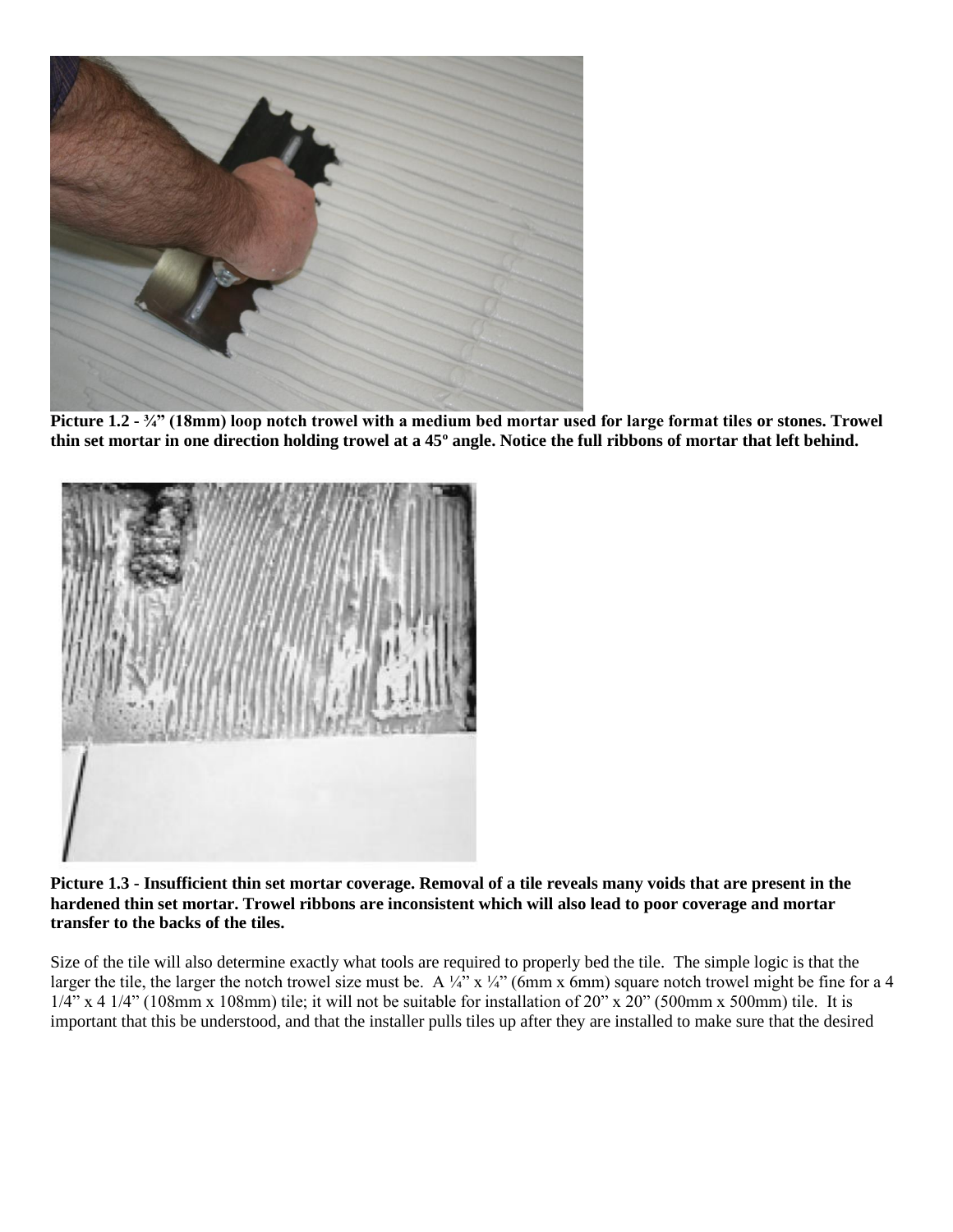

**Picture 1.4 – Ceramic tile removed during the installation to verify proper coverage is being attained. Notice the lower right hand corner of the tile is lacking coverage. This will undoubtedly lead to a cracked tile.** 

coverage is achieved and that the surface of the tile installation is flat and true. Industry standards require that a minimum coverage of 80% be attained for interior, non-wet areas, and a minimum coverage of 95% be attained for any interior, wetarea or any exterior installation. There have been significant advances made in trowel technology over the past few years that help make the installer's job easier. General guidelines for trowel/tile size are;

| $3/16$ x $5/32$ (5mm x 4mm) v-notch       | Mosaics to 4 $\frac{1}{4}$ " x 4 $\frac{1}{4}$ " (108mm x | No back-buttering (required)     |
|-------------------------------------------|-----------------------------------------------------------|----------------------------------|
|                                           | 108mm) wall tile                                          |                                  |
| $1/4$ " x $1/4$ " (6mm x 6mm) square      | $4"$ to 6" (100mm to 150mm) floor or                      | No back-buttering (required)     |
| notch                                     | wall tile                                                 |                                  |
| $1/4$ " x $3/8$ " (6mm x 9mm) square      | $6"$ to 12" (150mm to 300mm) floor or                     | Back-butter 8" x 8" (200mm x     |
| notch                                     | wall tile                                                 | 200mm) tile or larger            |
| $1/2$ " x $1/2$ " (12mm x 12mm) square or | $13"$ to $20"$ (330mm to 500mm) floor                     | <b>Back-butter</b>               |
| round notch                               | or wall tile                                              |                                  |
| $3/4$ " x $3/4$ " (18mm x 18mm) round     | $20$ " (500mm x 500mm) or larger floor                    | Back-butter                      |
| notch                                     | or wall tile                                              |                                  |
| European Zipper style trowel              | Large, thin porcelain tiles / panels                      | See TDS 170 for more information |

### *\*\*The chart above is intended as a guideline only and results should be checked during installation to make sure that proper coverage is achieved.*

*Consult LATICRETE product data sheets for specific installation instructions.*

Choosing the best adhesive for the job is also important to assure a long-lasting installation. Some options are 254 Platinum, 257 TITANIUM™, MULTIMAX™ LITE (for non-sag installations on walls or as large, heavy tile mortar on floors), TRI-LITE<sup>TM</sup>, LHT<sup>TM</sup> Plus or LHT (for thin or large, heavy installations on floors), 4-XLT (for non-sag installations on walls or as large, heavy tile mortar on floors), 4-XLT Rapid (for rapid setting, non-sag installations on walls or as large, heavy tile mortar on floors), or SELECT BOND with the Adhesive System Non-Sag Kit as a large, heavy tile mortar up to  $\frac{3}{4}$  (19mm) thick. For installations that require sound control and /or crack isolation, use 125 TRI MAX<sup>®</sup>. The practice of back-buttering is recommended for any tile that is larger than 8" x 8" (200mm x 200mm) to help achieve maximum coverage/bedding.

Once the tile has set firm, grout with SPECTRALOCK® PRO Premium Grout\*; SPECTRALOCK PRO Grout; PERMACOLOR® Select^; PERMACOLOR Select NS; or PERMACOLOR Grout.

It is also important that proper allowance be made for movement in large format installations, just like ALL tile installations. Allowance for movement should be made around the perimeter of the room and any hard abutments within